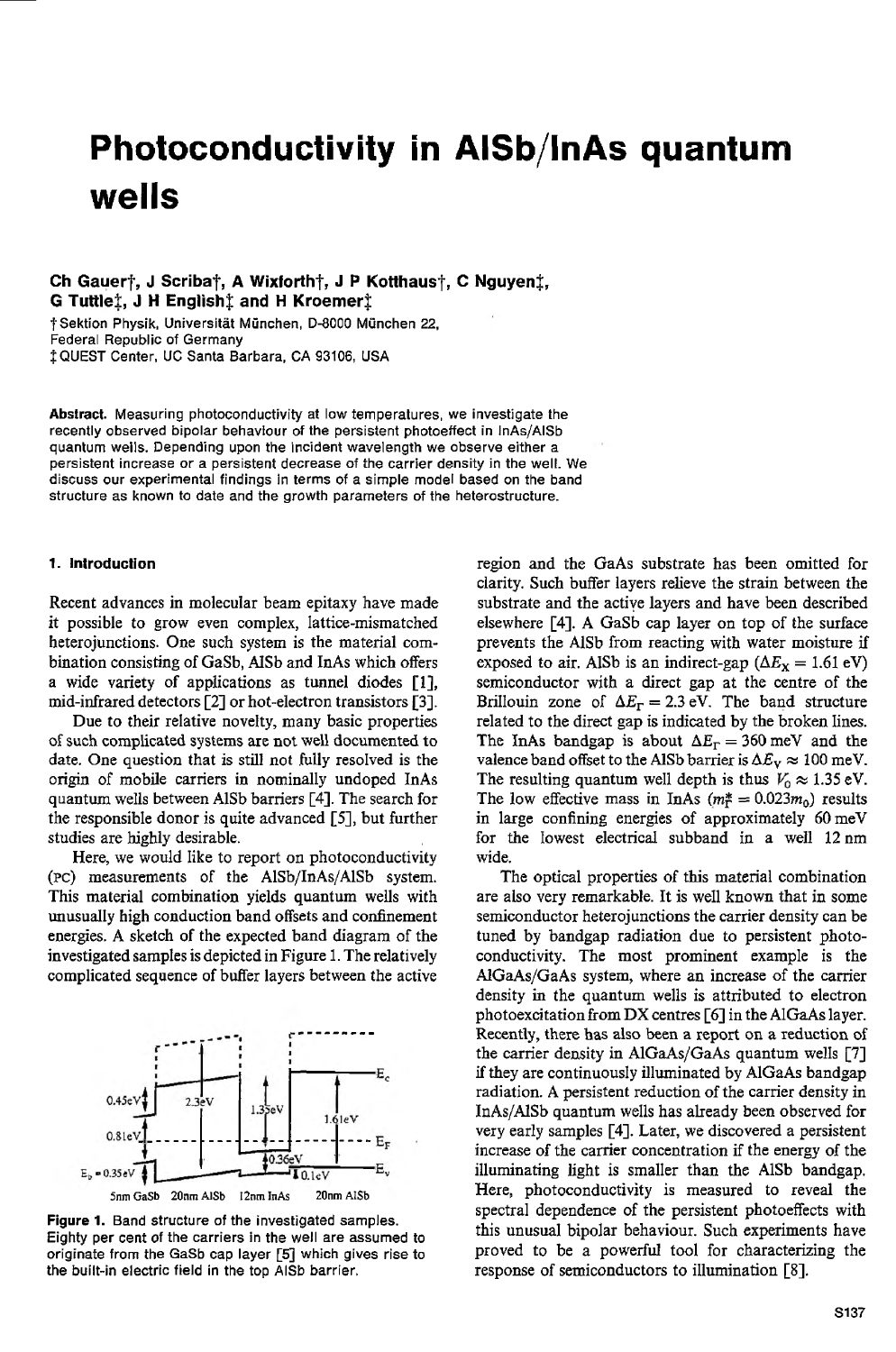# **2. Experiment**

**A** sketch of our experimental set-up is given as an inset of figure 2. The sample is illuminated with monochromatic light ranging in energy from  $hv = 1.0$  eV to  $hv = 3.0$  eV. A 1000 W xenon lamp and a grating monochromator serve as the light source. Using a  $600 \mu m$ multimode optical fibre the light is coupled into the sample which is mounted within an He cryostat. The sample is mesa etched into a Hall bar geometry and has alloyed indium contacts. We determine the sample resistance at 4.2 K using four-terminal measurements and low-frequencystandard lock-in techniques at alternating current.

A typical result of such a **PC** measurement is shown in figure 2 for sample **A.** Here, we plot the measured voltage at the potential probes under continuous illumination as a function of the incident light energy. This voltage is found not to depend strongly on the light intensity and is proportional to the sample resistance, namely

# $U_{xx} \propto j/eN_e\mu$

where *j* denotes the current through the structure, *e* the elementary charge and  $N_s$  and  $\mu$  the carrier density and the electron mobility, respectively. The horizontal line in the graph denotes the initial resistance value in the dark 'that was measured after cooling the sample to 4.2 K.

Upon illumination the sample resistance is lowered for photon energies smaller than about  $E_{\rm ph} \approx 1.55 \text{ eV}$  and increasesfor photon energies above this value. The light energy at which the cross-over from the negative to positive photoeffect occurs depends on the sample composition. For different samples the energies varied from  $E_{\text{ph}} = 1.25 \text{ eV}$  to  $E_{\text{ph}} = 1.55 \text{ eV}$ . The resistance under continuous illumination remains nearly constant below  $E_{\text{ph}} \approx 1.3 \text{ eV}$  and then rises as the incident light energy increases. This photoconductive effect is persistent, i.e. after switching off the light the resistance is still far off its initial dark value even after one hour. The time constants involved are still under investigation



**Figure 2.** Photovoltage  $U_{xx}$  of sample A as a function of the incident light energy. The dark signal corresponds to a photon energy of  $F_{\sf ph} \approx 1.55$  eV. A sketch of the experimental set-up is depicted in the inset.



**Figure 3.** Photovoltage *U,, of* sample B as a functionof the incident light energy. The dark signal corresponds to a photon energy of  $E_{\rm ph} \approx 1.55$  eV. A phonon cascade, which is believed to cause the oscillations of the photovoltage, is shown in the inset.

and will be discussed elsewhere. Cyclotron resonance measurements in the far infrared **[SI** reveal how the mobility and carrier density change for different light energies. In sample **A,** for example. the electron density varies from  $0.5 \times 10^{12}$  cm<sup>-2</sup> at  $E_{ph} = 2.25$  eV to  $2.1 \times$  $10^{12}$  cm<sup>-2</sup> at  $E_{ph} = 1.30$  eV while the mobility rises from 28 000 cm<sup>2</sup> V<sup>-1</sup> s<sup>-1</sup> to 40 000 cm<sup>2</sup> V<sup>-1</sup> s<sup>-1</sup>. The change in mobility is traced back to the more effective screening of Coulomb scatterers for high carrier concentrations. At specific photon energies the photoconductive signal shows some features which are related to the band structure of the heterojunction. Before we discuss these features in detail, we would like to show for comparison the spectrum of the similarly grown sample B. In figure 3 we plot again the resistance as a function of the incident light energy under continuous illumination. The most prominent feature is a very pronounced oscillatory structure in  $U_{xx}$  between  $E_{\text{ph}} \approx 1.35$  eV and  $E_{\text{ph}} \approx 2.3$  eV. When we illuminate the sample with light whose energy corresponds to the resistance extrema and then measure the carrier density in the dark we find that  $N_s$  also oscillates.Such oscillationsare not observed on any other sample but they are reproducible for sample B. The overall signature of the PC spectra shown in figure 1 and figure 2 is very similar and reveals the same trend as all other samples we investigated.

#### **3. Interpretation**

We attribute the decrease in the sample resistance (compared with the dark value) for light energies smaller than about 1.55eV to the photoionization of deep donors. The nature and the ionization energies of those donors have yet to be determined. The interpretation of the **PC** spectra taken under continuous illumination, to which the rest of this paper is devoted, will explain why the resistance rises for photon energies above this threshold, i.e. the negative **PC.**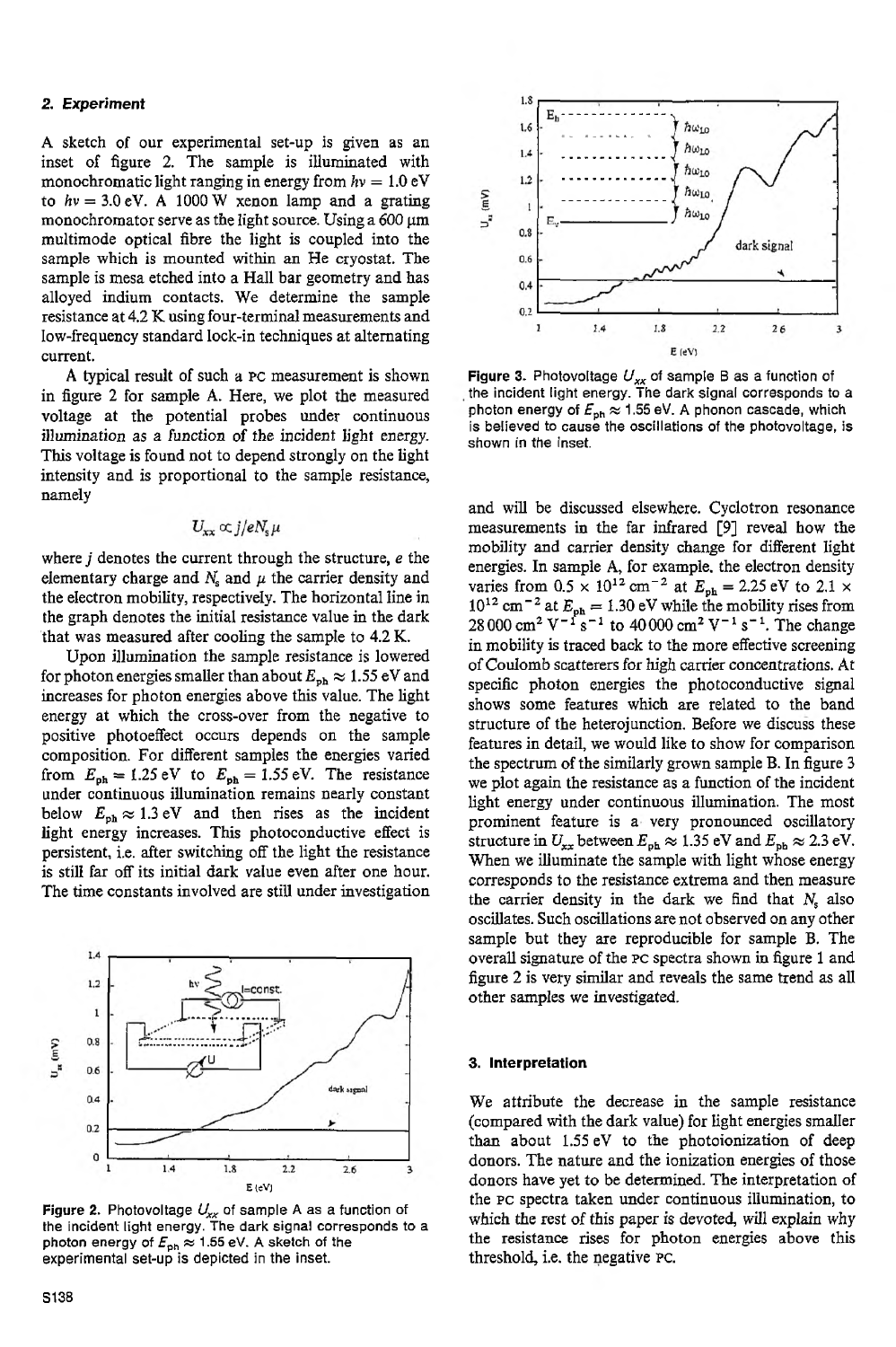We believe that the sample resistance increases around  $E_{\text{ph}} \approx 1.3 \text{ eV}$ , since for this value the kinetic energy of the photogenerated holesin the GaSb cap layer is such that they may overcome the potential barrier of the GaSb/AlSb interface. Then they can diffuse towards the quantum well along the potential gradient **of** the built-in electric field. This potential gradient is specifically strong in these samples since 80% of the free carriers originate from surface donors in the cap layer [SI. The holes recombine with the electrons in the quantum well, thus reducing their net concentration. The photogenerated electrons, on the other hand, will neutralize the surface donor  $[10]$  and thereby not contribute to the **PC.** According to this model the photon energy  $hv_{on}$  at which the resistance begins to rise is determined by the height of the potential barrier  $E_b$  given by the valence band offset between the GaSb and the AlSb layer

$$
h v_{\rm on} = E_{\rm g} + E_{\rm b} \bigg( 1 + \frac{m_{\rm h}^*}{m_{\rm e}^*} \bigg).
$$

Here,  $E_e$  is the GaSb bandgap and  $m_e^*$  and  $m_e^*$  denote the light hole and the electron mass in GaSb. Accounting for the non-parabolicity of the electron mass in GaSb with a two-band Kane model  $[11]$  the valence band offset is calculated to be  $E_b \approx 0.32 \text{ eV}$  in agreement with the value determined by Cebulla *et al* [12]. The reduction of the carrier density for light energies greater than 1.3 eV cannot be explained by the photoexcitation of electrons from the well. In this case the resistance should begin to increase at  $\vec{E}_{\text{ph}} \approx 1.2 \text{ eV}$ , which is the energetic difference between the Fermi level and the top of the AlSb barrier. PC measurements of other samples in which the threshold at  $E_{\rm ph} \approx 1.3$  eV is even more pronounced support this point. Secondly. this model cannot account for the oscillations of the resistance in sample B.

The change in the slope of the signal at  $E_{\rm ph} \approx 2.3 \text{ eV}$ isrelated to the direct gap in the AlSb layers. For greater light energies electron-hole pairs can be generated in the barriers and the electrons diffuse into the well while the the efficiency of the two processes determines how much the slope changes for this energy range. The described structure shifts to lower energies in the spectra taken at 4 K compared with those taken at *77* K. Thistemperature dependence also indicates that the effect is related to the band structure. At present, we cannot definitely interpret the additional structures at higher photon energies. holes contribute to the recombination. The ratio of

We now turn to the description of the oscillations between  $E_{\rm ph} \approx 1.35$  eV and  $E_{\rm ph} \approx 2.3$  eV in the spectrum energy range over which they are observed are indications of intrinsic oscillatory **PC** as found in many polar bulk semiconductors [13]. Shaw attributes this phenomenon to the relaxation of photoexcited electrons via the emission of LO phonons, which leads to a period of the oscillations equal to  $\hbar \omega_{LO} [1 + (m_e^*/m_h^*)]$ , where  $\omega_{LO}$ denotes the phonon frequency and *m.\**and *m:* are the effective electron and hole masses of the semiconductor in which the carriers are generated. Since in our samples of sample **B**. The period of the oscillations and the wide

the oscillations start approximately at the same energetic threshold as the increase in resistance discussed above, we believe that the responsible carriers are again the photogenerated holesin the GaSb cap layer, a fraction of which will be injected into the AlSb barrier. In both layers the most effective relaxation mechanism is the emission of LO phonons. The photoexcited holes which relax in the GaSb layer will not contribute to the **PC** in contrast to those reaching the barrier. If the kinetic energy of the latter with respect to the AlSb valence band is a multiple of  $\hbar \omega_{LO}$ (AISb) they thermalize very rapidly and will be collected by the quantum well. If the kinetic energy, however, does not match a multiple of  $\hbar\omega_{\text{LO}}$ (AlSb) the hole has a greater probability of being transferred back to the cap layer. Thus the number of holes in the barrier, and consequently the resistance of the two-dimensional electron system, reaches a local minimum. Analysing the periodicity of the oscillations we find that the period decreases almost linearly from 80 meV at  $E_{\text{ph}} \approx 1.35 \text{ eV}$  to 50 meV at  $E_{\text{ph}} \approx 2.3 \text{ eV}$ . Since the period should be equal to

$$
\hbar\omega_{\text{LO}}(\text{AlSb})[1+(m_{\text{h}}(\text{GaSb})/m_{\text{e}}(\text{GaSb}))]
$$

the deviation from exact periodicity might be caused by non-parabolicity etfects in the GaSb layer. Assuming a constant hole mass and comparing the electron mass extracted from the above formula with the mass obtained in a simple two-band Kane model [Ill the agreement is satisfactory, i.e. deviations are less than  $5\%$  for low electron energies. **A** more sophisticated model including strain and band bending effects is under development. The oscillations end at  $E_{\rm ph} \approx 2.3$  eV because for greater light energies holes are also generated in the AlSb barrier for which the above matching condition does not hold.

# *4.* **Conclusion**

... concreases...<br>In summary, we have measured photoconductivity spectra of AlSb/InAs quantum wells for light energies ranging from 1.0 to 3.0 eV. These spectra indicate that the holes photogenerated in the GaSb cap layer, rather than deep levels in the AlSb barriers [4], determine the negative persistent photoeffect found in those structures, while the positive photoconductivity is explained by the ionization of deep donors. The period of the oscillatory **PC** observed in one sample should make it possible to calculate the non-parabolicity effects on the electron and hole masses in the Gasb.

# **Acknowledgments**

We gratefully acknowledge very useful discussions with Klaus Ensslin and John M Worlock. This work has been sponsored by the ONR and the Volkswagen-Stiftung.